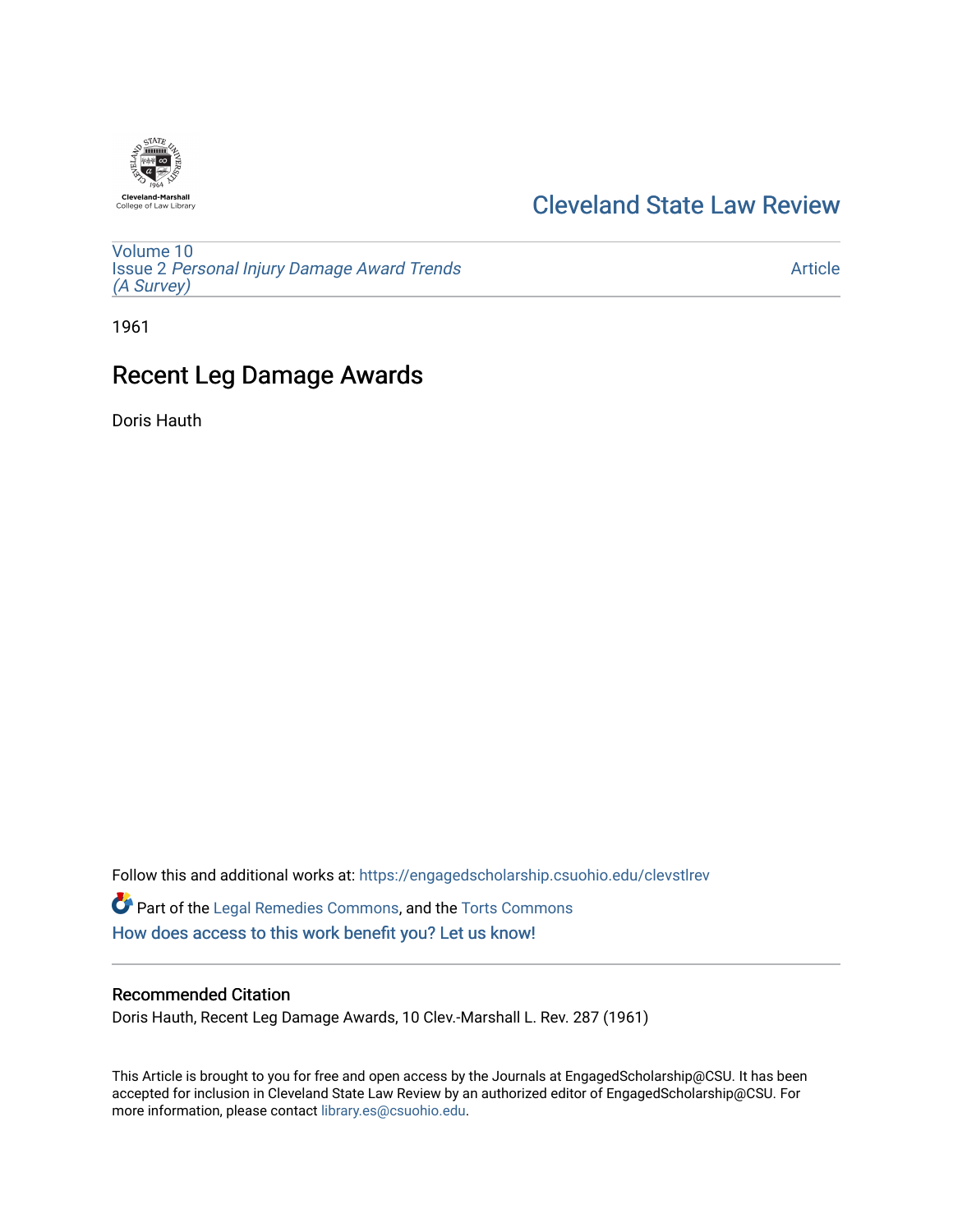### *Recent Leg Damage Awards Doris Hauth \**

**NJURIES TO THE LEG** include fractures of the various bones of the leg (tibia,<sup>1</sup> femur<sup>2</sup> and fibula<sup>3</sup>), fractures of the foot, ankle, knee or hip, and amputation of one, both, or a part of the leg. This article includes a digest of cases arising in the last five years involving leg injuries. The facts in each case are briefly stated and the damage award specified.

Awards for leg injuries vary because of the amount of disability which results from a particular injury. The disability is an estimate of how much function is left compared with an amputation. It is a relatively easy problem to estimate the degree of permanent disability arising from the amputation of a part of the body. However, even in these cases an amputee may be further disabled because the condition of the stump makes the use of prosthesis (an artificial limb) impossible.<sup>4</sup>

In other leg injuries, a problem arises in estimating the degree of partial disability which results from the particular injury. Disability may be caused by non-union which is a failure of the bone ends to heal together. This is common in certain bones because of the construction, deficient blood supply, or absence of any method of immobilizing the bone until it has a chance to heal. Non-union is often corrected by secondary bone grafting operations. <sup>5</sup>

In cases involving compound fractures (one in which there is a break in the skin and the tissues around the bone) the danger of osteomyelitis or infection of the bone exists.' If the injury causes a tendon to be servered, this must be repaired in order for the muscle to function normally.<sup>7</sup> Injuries involving disloca-

- **1** The larger and inner bone of the leg below the knee.
- **2** The thigh bone.

Ibid.

**<sup>\*</sup> B.B.A.,** Fenn College, **C.** P. **A.;** Assistant Comptroller Highland View Hospital; Third-year student at Cleveland-Marshall Law School.

**<sup>8</sup>** The outer and smaller bone of the leg below the knee.

**<sup>4</sup>** Leming v. Oilfields Trucking Co., 44 Cal. **2d** 343, **282** P. **2d 23 (1955).**

**<sup>5</sup>** Injuries to the Extremities, Abstract of a Panel Discussion at the University of Tennessee College of Law Medico-Legal Institute, 24 Tenn. L. Rev. 463 **(1956).**

**<sup>6</sup>** *Ibid.*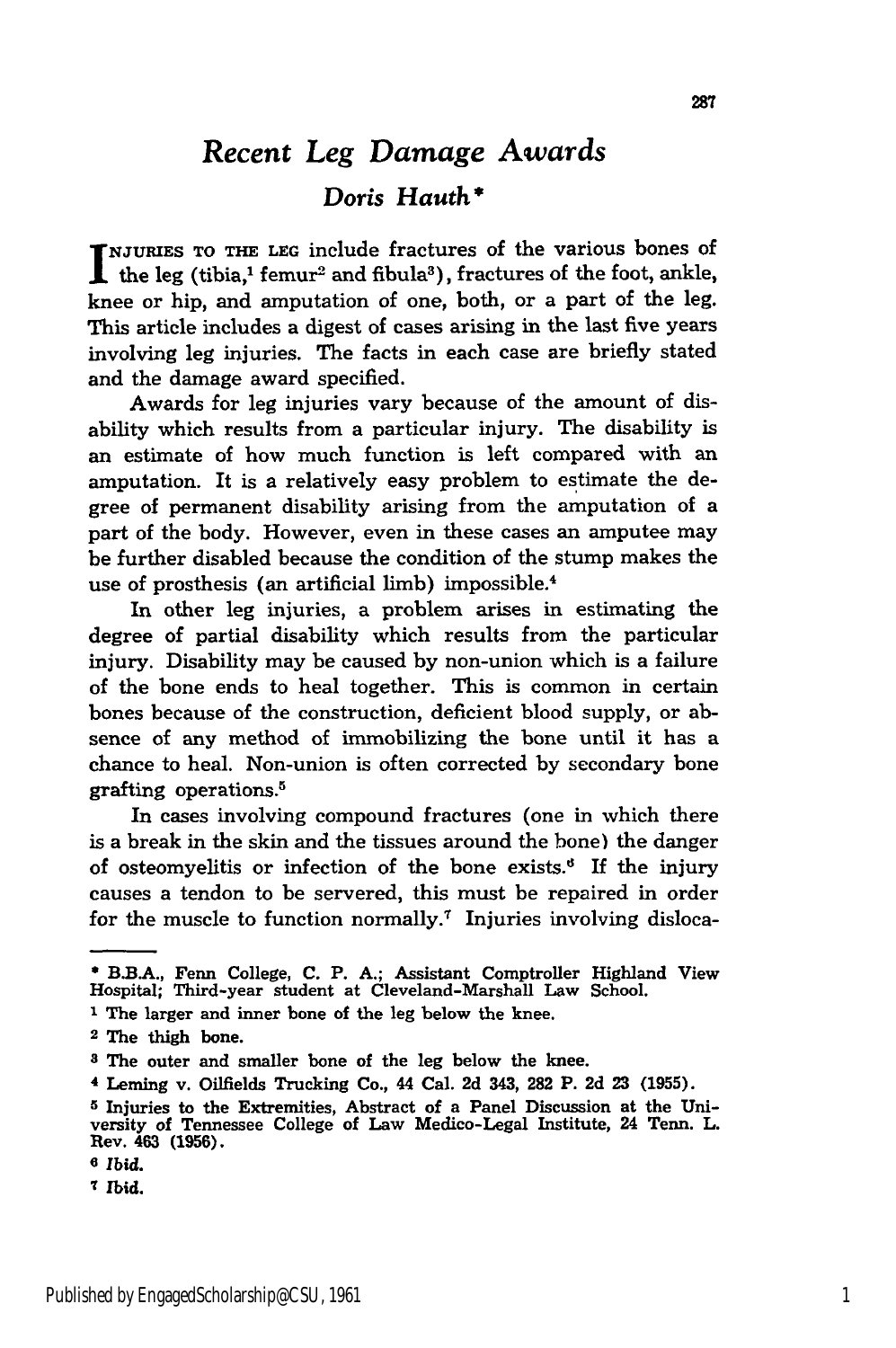tions of the hip joint or ankle joint may be further complicated **by** avascular necrosis (a death of the bone because of lack of adequate blood supply). **A** joint thus affected will result in weakness, pain and stiffness.<sup>8</sup> Other disabilities may result from shortening of the leg,<sup>9</sup> necessity for use of a brace or crutches, $10$ or the use of pins, screws or plates to facilitate healing."

The highest award for amputation of both legs was **\$750,000** won **by** a 9-year-old boy who also suffered severe burns as a result of an explosion.<sup>12</sup> The lowest award for injuries resulting in the loss of both legs was **\$75,000** received **by** a 21-year-old woman.<sup>13</sup> In two similar cases involving amputation of both legs and one arm, a Texas court in **1960** awarded a 21-year-old laborer earning **\$80** per week \$157,400,14 while a Federal court in **1957** awarded a 23-year-old man earning **\$300** per month **\$225,000.15**

#### Amputation-Both Legs

\$157,400. 21-year-old laborer earning **\$80** per week, suffered injuries requiring amputation of both legs below the knees and amputation of right arm below the elbow. *Texas & N. 0. R. Co. v. Flowers,* **336 S.** W. **2d 907** (Tex. Civ. **App. 1960).**

\$200,000. Man suffered amputation of both legs ten inches below the groin and amputation of the left arm above the elbow. *Goertz v. Chicago & N. W. Ry. Co.,* **19** Ill. **App. 2d 261, 153 N. E. 2d** 486 **(1958).**

**\$226,000.** 23-year-old brakeman earning **\$5,500** per year suffered amputation of both legs below the knee. *Hubbard v. Long Island R.,* **152** F. Supp. **1 (D. C. N.** Y. **1957).**

**\$225,000.** 23-year-old man with monthly income of **\$300** suffered amputation of both legs and right arm as a result of high

*<sup>8</sup> Id.* at 466.

**<sup>9</sup>** Kinney v. Kraml Dairy, **233** Mis. **892, 103 S. 2d 861 (1959).**

**<sup>10</sup>**Gustafson v. 5th Avenue Catering Corp., (Doc. No. 42611, Sup. Ct., Jamaica, **N.** Y. March **28, 1960).**

**<sup>11</sup>**Southern Ry. Co. v. Smith, **268** Ala. **235, 105 S. 2d 705 (1958).**

**<sup>12</sup>**Finn v. Commonwealth Edison Co. **&** Northern Ill. Gas Co., (Super. Ct., Cook County, **Ill. 1957).**

**<sup>13</sup>**Benedict v. New York, **N.** H. **&** H. R., (Super. Ct., Suffolk County, Mass. **1957).**

**<sup>14</sup>**Texas **& N. 0.** R. Co. v. Flowers, **336 S.** W. **2d., 907** (Tex. Civ. **App. 1960).**

**<sup>15</sup>**Union Pac. R. v. Johnson, 249 F. **2d** 674 (9th Cir. **1957).**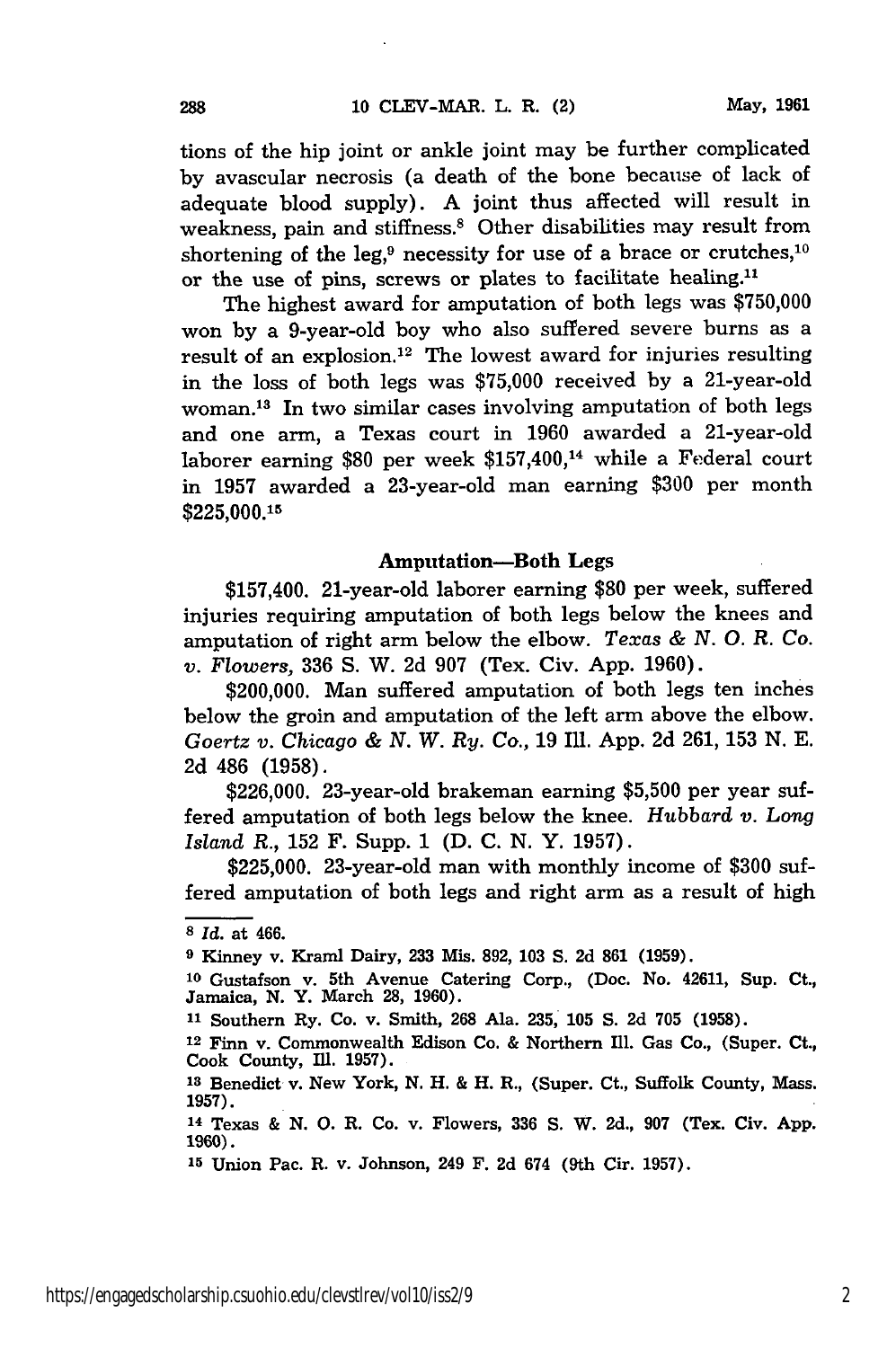voltage electric shock. *Union* Pac. *R. v. Johnson,* 249 F. 2d 674 (9th Cir. 1957).

\$350,000. 37-year-old workman with average annual earning expectancy of \$7,200 injured when boom of crane touched over-head wires, suffered amputation of one leg at the knee, amputation of other foot, destruction of the covering of his heart and damage to hearing and eyesight. *Lebeck v. William A. Jarvis, Inc.,* 145 F. Supp. 706 (D. C. Pa. 1956).

#### Amputation-One Leg

**\$150,000.** 9-year-old boy sustained injuries resulting in amputation of his leg and **90%** permanent disability of his left hand as a result of electric shock. Wytupeck *v.* City of *Camden,* **25 N. J.** 450, **136 A. 2d 887 (1958).**

**\$149,388.** 35-year-old railroad brakeman earning **\$6,000** per year to whom 20% negligence was attributed suffered amputation of left foot and lower leg with accompanying fractures and damage to tissue of lower leg. *Russell v. Monongahela Ry.,* **262** F. **2d** 349 (3rd Cir. **1958).**

\$200,000. 25-year-old electrician suffered loss of one leg, injury to knee cartilage, various fractures and disfigurement. *Butler v. General Motors Corp.,* 240 F. **2d 92 (2d** Cir. **1957).**

**\$125,000.** 16-year-old girl injured when the motorcycle on which she was a passenger collided with defendant's truck, suffered loss of right leg. *Simmons v. Lilly,* 200 Va. 791, 108 S. E. 2d 245 (1957).

\$231,460.22. 47-year-old married man earning \$410 per month suffered guillotine amputation of left leg midway between knee and hip. Plaintiff unable to use prosthesis because of condition of stump. *Leming v. Oilfields Trucking Co.,* 44 Cal. 2d 343, 282 P. 2d 23 (1955).

\$193,911. 8-year-old boy struck by locomotive at crossing suffered loss of left leg. *Braddock v. Seaboard Air* Line R., 80 S. 2d 662 (Fla. Sup. Ct. 1955).

#### Amputation-Foot

**\$50,000.** Trial **by** plaintiff when **23** years old for injuries sustained when struck **by** train at age 22 months causing loss of three toes and metatarsal arch on right foot, loss of left heel and possible future amputation of right foot. *Shine v. Wabash R.,* **8 11l. App. 2d** 545, **132 N. E. 2d** 41 **(1956).**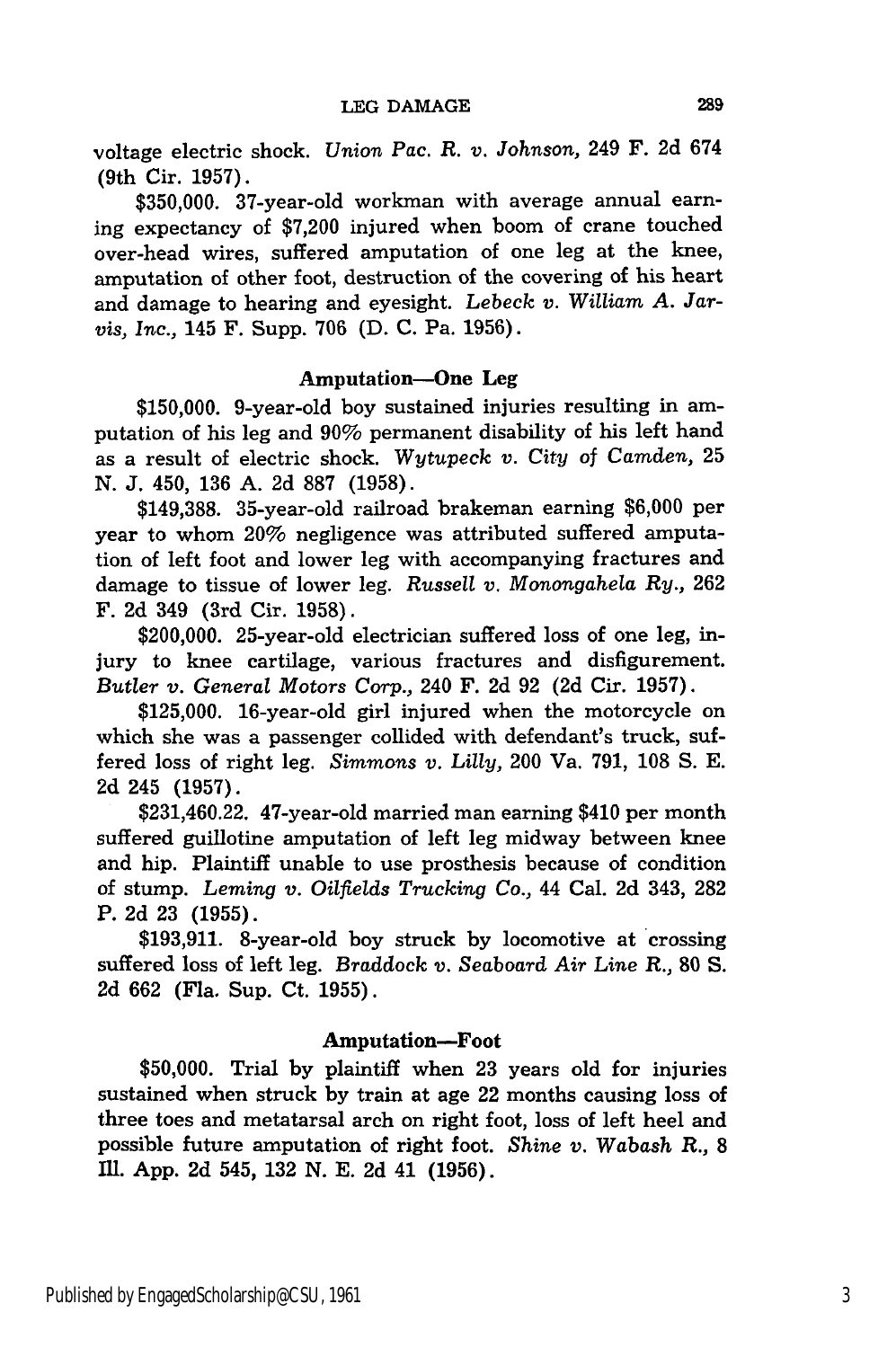**\$30,000.** Pedestrian caught foot in crevice between tracks and cross tie causing traumatic amputation of foot **by** locomotive. *Alabama Great Southern R. v.* Bishop, **265** Ala. **118, 89 S. 2d** 738 (1956).

#### Fractures-Leg

**\$10,000.** 2-year-old boy suffered fracture of left femur with gross displacement of bone. *Flank v. Walker,* **398** Pa. **166, 157 A. 2d 163 (1960).**

**\$100,000.** Plaintiff who worked for a milk distributor sustained a compound comminuted fracture of the right femur resulting in shortening of leg and loss of motion in the knee, also suffered headaches and dizzy spells due to brain injury. *Kinney v. Kraml Dairy, Inc.,* 20 Ill. **App. 2d 531, 156 N. E. 2d 623 (1959).**

**\$60,000.** 42-year-old man injured in automobile accident, sustained fractures in foot and leg which rendered him partially disabled. *American Creosote Works, Inc. v. Smith,* **233** Mis. **892, 103** S. 2d 861 (1959).

\$12,000. 72-year-old man sustained a broken leg with severe pain and suffering and certain impairment of earning power. *Robinson v. Lunsford,* 330 S. W. 2d 423 (Ky. App. 1959).

\$67,500. 24-year-old laborer earning \$63 per week injured when struck by defendant's truck on a public lot, suffered fractures of left femur and tibia, both close to the knee. *Roberts v. Greer Lines Co.,* **216** Md. 69, 139 A. 2d 235 (1958).

\$61,200. 47-year-old laborer earning over \$3,000 per year injured while operating lever on oil truck, suffered fractures of right leg and injuries to muscles and tendons. *Hobb v. Grant,* 314 S. W. **2d** 351 (Tex. Civ. App. 1958).

\$35,000. 72-year-old man, not regularly employed, struck while walking on shoulder of highway, suffered fractures in both legs requiring metal pins and screws, also fractured pelvis. *Southern Ry. Co. v. Smith,* 268 Ala. 235, **105** S. 2d **705** (1958).

\$25,855. 65-year-old housewife sustained compound comminuted fractures of tibia and fibula of both legs with permanent disability. *Applegate v. Home Oil Co., Fireman's Fund Indemnity Co.,* 182 Kan. 655, 324 P. **2d 203** (1958).

\$95,000. Former world's woman tennis champion injured when a truck collided with horse she was riding, suffered fractured leg and blocked blood vessel resulting in inability to con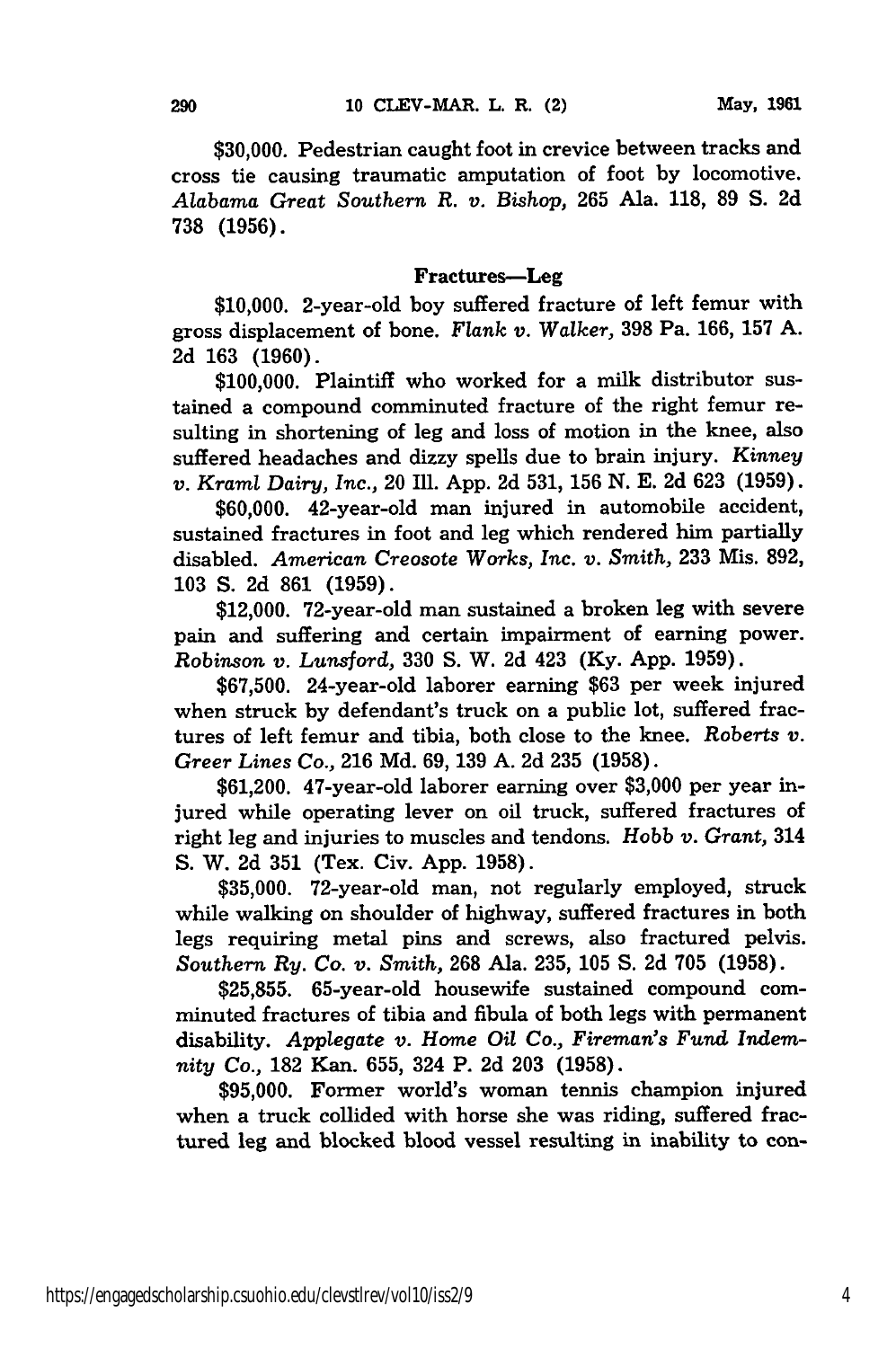tinue as professional tennis player. *Connolly v. Pre-Mixed Concrete Co.,* 49 Cal. 2d 483, 319 P. 2d 343 (1957).

\$45,000. 26-year-old married woman sustained fractures of both legs and left hip and suffered severe pain which could not be relieved with sedatives because of heart condition. *Crowther v. Fenstermaker,* 96 S. 2d 91 (La. App. 1957).

\$60,000. 19-year-old boy earning \$75 per week suffered compound comminuted fractures of both legs, fracture of femur in left leg and kidney injury. *Boynton v. McKales,* 139 Cal. App. 2d 777, 294 P. 2d 733 (1956).

\$34,040. 57-year-old helper and car man injured in fall in repair yard while repairing freight car, suffered comminuted fracture of lower third of femur extending into knee resulting in permanent disability from performing manual labor. *Howard v. Missouri Pacific R.,* 295 S. W. 2d 68 (Mo. 1956).

#### Fractures-Ankle

**\$35,000.** Crane operator with average annual earning of **\$5,500** suffered compound fracture of right ankle, a comminuted fracture of the pelvis, lacerations and shock. *Jemison v. Pfeifer,* **397** Pa. **81, 152 A. 2d 697 (1960).**

**\$75,000.** Plaintiff lost use of his right leg and suffered fracture of his left ankle when a bulldozer overturned. *McFarland v. Voorheis-Trindle Co.,* **336** P. **2d 599** (Cal. **App. 1959).**

\$34,700. Nurse sustained fracture of foot and 40% disabling fracture of right ankle preventing her from following her profession. *Nelson v. August,* 145 Conn. 347, 142 **A. 2d 726 (1958).**

**\$37,950.** 43-year-old warehouseman injured when air compressor broke loose from towing vehicle and crashed into plaintiff's car, suffered fractures of both ankles, permanent disability of left leg and other injuries. *Roberts Construction Co. v. Henry,* 265 Ala. 608, 93 S. 2d 498 (1957).

\$50,000. 56-year-old Mexican migratory farm worker suffered compound fracture of right ankle, simple fracture of left ankle and eight fractured ribs resulting in permanent disability. *Quiroga v. Southern Pacific R.,* 130 Cal. App. 2d 93, 278 P. 2d **80 (1955).**

**\$35,675.** 33-year-old yardman earning **\$417.35** per month injured in fall caused **by** grease negligently left on grab iron **by** defendant, suffered multiple fractures of left ankle resulting in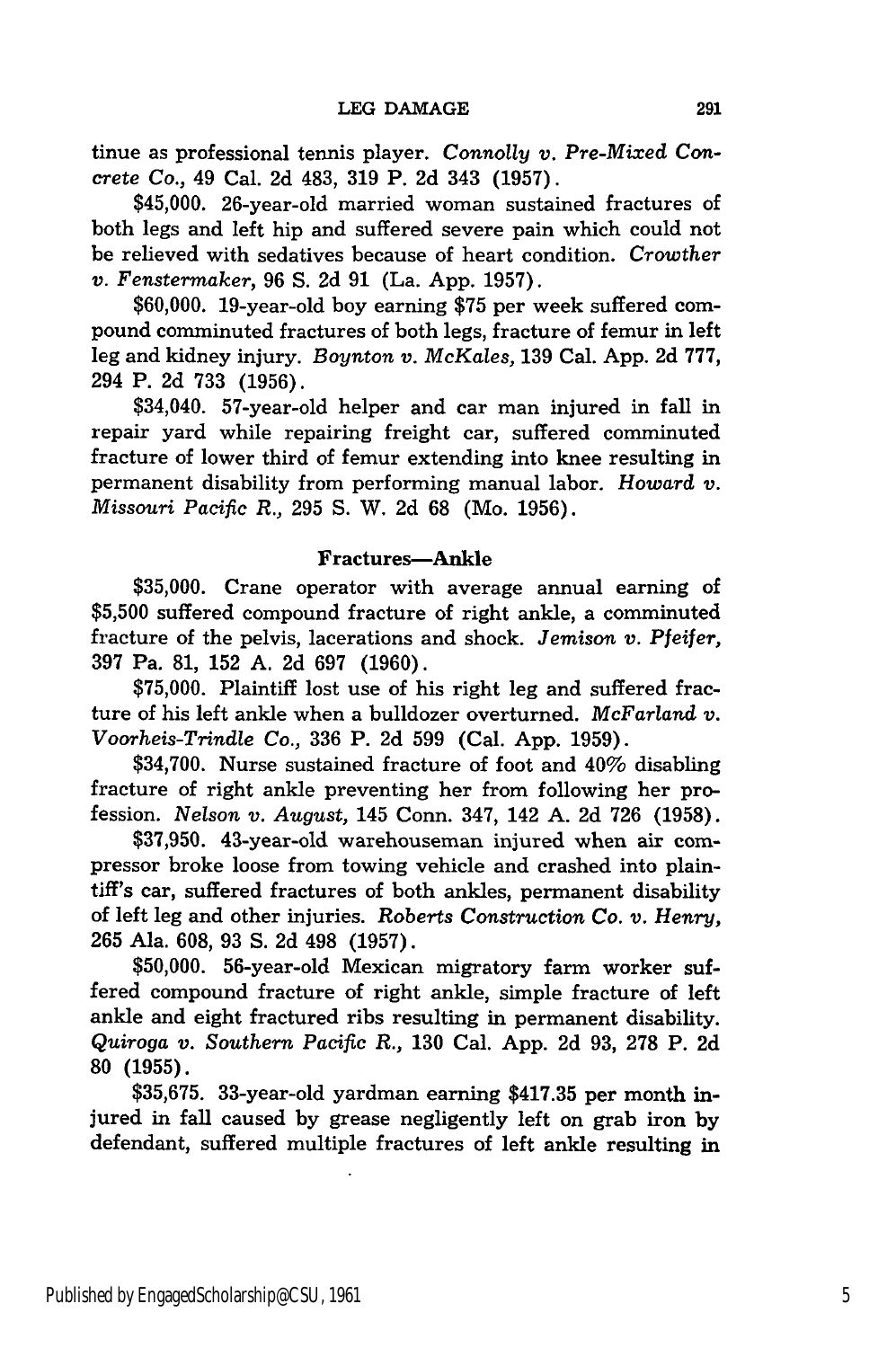permanent limp. *Texas & N. 0. R. v. Hayes,* 284 **S.** W. 2d **776** (Tex. Civ. App. 1955).

\$25,000. 21-year-old housewife suffered brain concussion, compound fracture of ankle and foot and other injuries, resulting in permanent limp and requiring ankle brace. *Firenze v. State,* **208** Misc. 663, 145 N. Y. S. 2d 74 (1955).

#### **Hip Injuries**

\$75,000. 50-year-old woman sustained fracture of right femur with stiffening of the right hip joint and knee requiring crutches to walk. *Lau v. West Towns Bus Co.,* 16 Ill. 2d 442, 158 **N.** E. 2d 63 **(1959).**

\$50,000. 62-year-old salesman injured in fall in defendant's store, suffered a fractured hip. *Decker v. S. H. Kress Co.,* **168** Cal. App. 2d 365, 335 P. 2d 952 (1959).

\$25,000. Oiler injured in fall, suffered fracture of hip requiring a future operation. *Duplanty v.* Matson *Nay. Co.,* 53 W. 2d 434, 333 P. 2d 1092 (1959).

\$15,000. Saleslady suffered fracture at base of femur and hip injury requiring surgery, no permanent disability. *Brandwein v. Eliiston,* 268 Ala. 598, 109 **S.** 2d 687 (1959).

\$125,000. 42-year-old carpenter injured in automobile-train collision, suffered severe chest and hip injuries. *Cutchins v. Seaboard Air Liner Co.,* 101 **S.** 2d 857 (Fla. 1958).

\$65,650. Laborer injured when struck by defendant's truck in cross-walk, suffered fractured hip requiring seven operations, developed osteomyelitis. *McMann v. Reliable Furniture Co., Inc.,* 153 Me. 383, 140 A. 2d 736 (1958).

\$75,000. 24-year-old married woman earning \$2,500 per year injured while a passenger on a bus, sustained broken femur of left leg, aseptic necrosis of head of left femur resulting in incomplete left hip joint and broken arm. *Neal v. Matanusky Valley Lines, Inc.,* 255 F. 2d 632 (9th Cir. 1957).

\$37,500. 62-year-old salesman with annual earnings of \$6,000 injured when struck by dolly in defendant's store, suffered broken right hip resulting in some disability, and other injuries. *Moss v. Mindlin's, Inc.,* 301 **S.** W. 2d **761** (Mo. 1957).

\$12,000. Waitress suffered linear fracture through neck of femur of right hip requiring surgery, and other injuries to right leg and knee in an accident while a passenger on defendant's bus. *Twin City Lines v. Cook,* 226 Ark. 657, 291 S. W. 2d **810** (1956).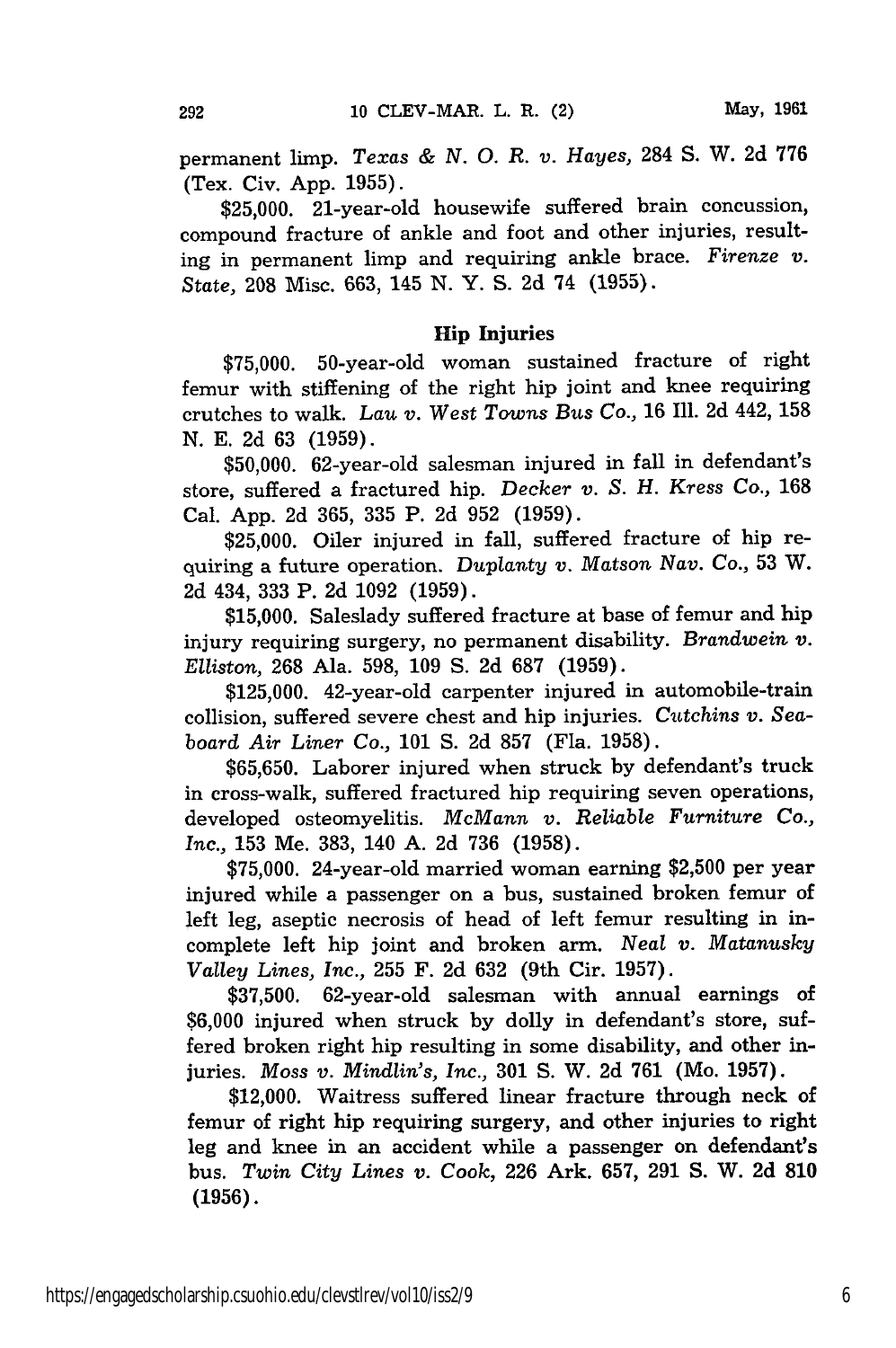#### Knee Injuries

**\$85,000.** Certified public accountant with life expectancy of 28.41 years sustained injuries to his right leg resulting in permanent loss of use of ankle and knee and shortening of the leg. *Continental Bus System, Inc. v. Toombs,* 325 **S.** W. 2d 153 (Tex. Civ. App. 1959).

\$15,000. Tavern owner injured in fall, suffered knee injury requiring several operations, unable to continue business because of difficulty in standing. *Placanica v. Riach Oldsmobile Co.,* 53 W. 2d 171, 332 P. 2d 47 (1959).

\$12,500. High school athlete suffered knee laceration with minor scar which prevented him from playing football and working on strenuous jobs. *Matherne v. Crowther,* 96 **S.** 2d **89** (La. App. 1957).

\$25,000. 47-year-old woman injured in auto-truck collision suffered broken left knee cap, cut on right knee cap, three broken ribs, sprained right ankle and multiple bruises, also loss of power from her hip to her knee in left leg. *Fox v. Hayes Freight Lines, Inc.,* 244 F. **2d 305** (7th Cir. 1957).

\$45,000. 29-year-old laborer received a crushing blow to left knee leaving him permanently crippled and unable to perform manual labor. *Davis Transport, Inc. v. Bolstad,* 295 S. W. 2d 941 (Tex. Civ. App. 1956).

#### Miscellaneous Injuries-Feet and Ankles

\$27,500. Switchman thrown from braking platform of boxcar, suffered fractured foot requiring fusion and impaired movement of joints. *Southern Railway* Co. *v. Jones,* **98** Ga. **313, 106** S. **E. 2d** 298 **(1958).**

\$74,000. Seaman had his right foot and ankle crushed in accident aboard a tugboat. *Yates v. Dann,* **223** F. 2d 64 (3rd Cir. 1957).

\$41,500. 52-year-old marine engineer on tanker sustained sprained ankle which was reinjured when he returned to duty and required fusion. *Green v. Orion Shipping & Trading Co., Inc.,* 139 F. Supp. 431 **(D.** C. Md., 1956).

\$41,500. Railroad fireman suffered neuralgia of foot resulting in permanent occupational disability. *Rice v. Louisville & N. R.,* **8** Ill. App. **2d** 479, 131 **N.** E. **2d 808** (1956).